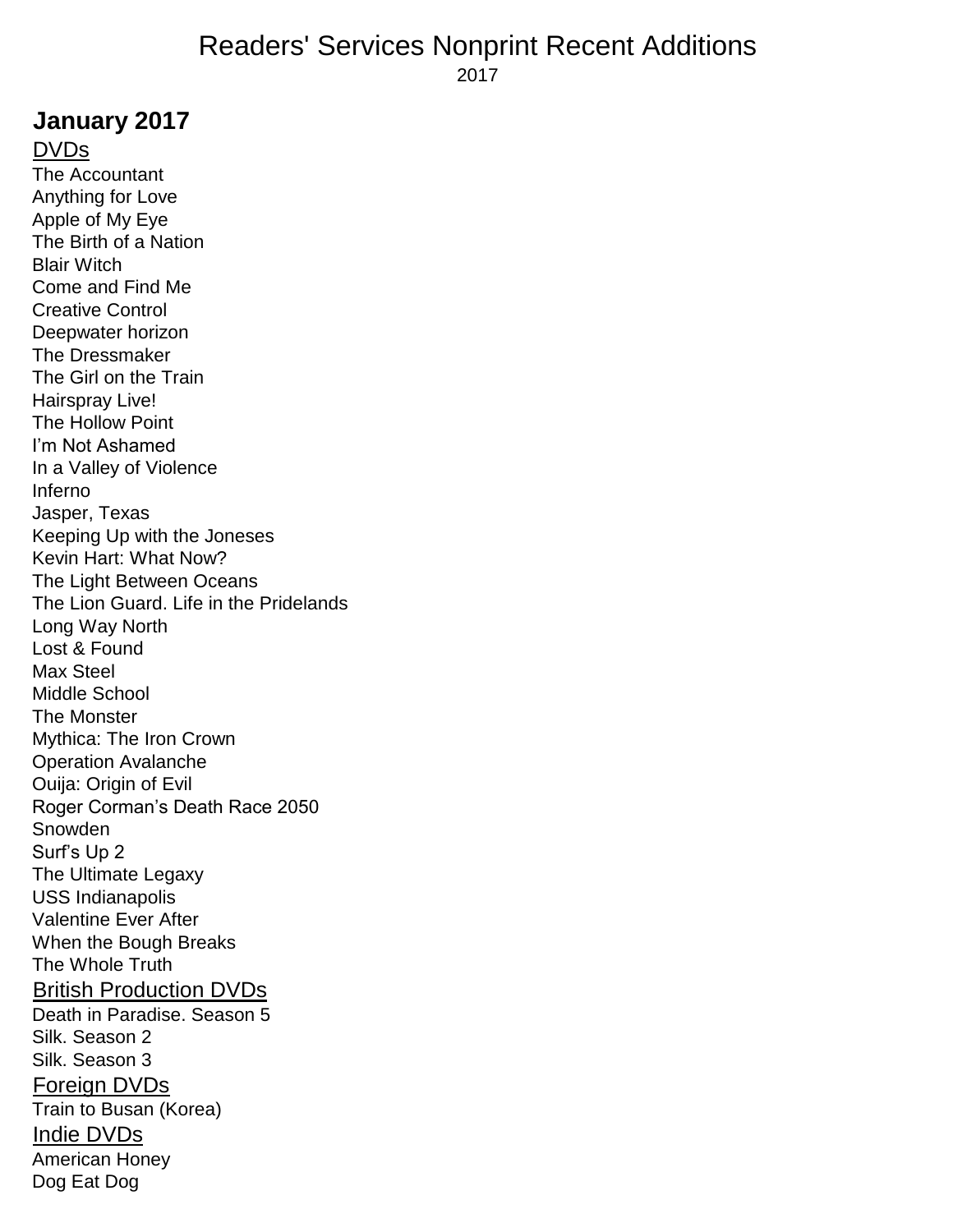The Fits The Great Divide Thy Will Be Done Who Can I Run To Ace the Case Mr. Pig Natural Selection Foreign DVDs Battle For Incheon: Operation Chromite (Korea) The Handmaiden (Korea) TV, & Cartoon DVDs Dr. Strange (Cartoon) Homeland. Season 5 The Librarians. Season 1 The Librarians. Season 2 MASH. Season 1-11 Mr. Robot Season 1 Mr. Robot Season 2 Nonfiction DVDs 50 Years of Star Trek (DOCU. 791.45 FIF) The Eye of the Phoenix (DOCU. 769.5 EYE) Gordon Park Visions (DOCU. 770.92 GOR) High Point: A Memoir of the African American Community (DOCU. 978.6621 HIG) Hitchcock Truffaut (DOCU. 791.43 HIT) Riddles in Stone (DOCU. 975.3 RID) Secret Mysteries of America's Beginnings (DOCU. 192 AME) Two Suitcases: The Story of St. Josephine Bakhita (235.24 TWO) The Unknown War (DOCU. 940.54 UNK) Weiner (DOCU. 328.73 WEI) Books on CD **Fiction** Below the Belt by Stuart Woods Christmas Caramel Murder by Joanne Fluke Cross the Line by James Patterson First Star I See Tonight by Susan Elizabeth Phillips The Passenger by Lisa Lutz Precious and Grace by Alexander McCall Smith Pushing Up Daisies by M. C. Beaton Relic by Douglas Preston and Lincoln Child Reliquary by Douglas Preston and Lincoln Child Seventh Plague by James Rollins **Nonfiction** All the Gallant Men by Donald Stratton (940.5426 Stratton) Born a Crime by Trevor Noah (B Trevor N Trevor) Born to Run by Bruce Springsteen (B Springsteen) Chanel Bonfire by Wendy Lawless (Bio Lawless W Lawless) Conspiracies of the Ruling Class by Lawrence B. Lindsey (305.52 Lindsey) Praying God's Word by Beth Moore (248.32 Moore) Spain in Our Hearts by Adam Hochschild (946.081 Hochschild) Superficial by Andy Cohen (791.4502 Cohen) Thank You for Being Late by Thomas L. Friedman (303.483 Friedman)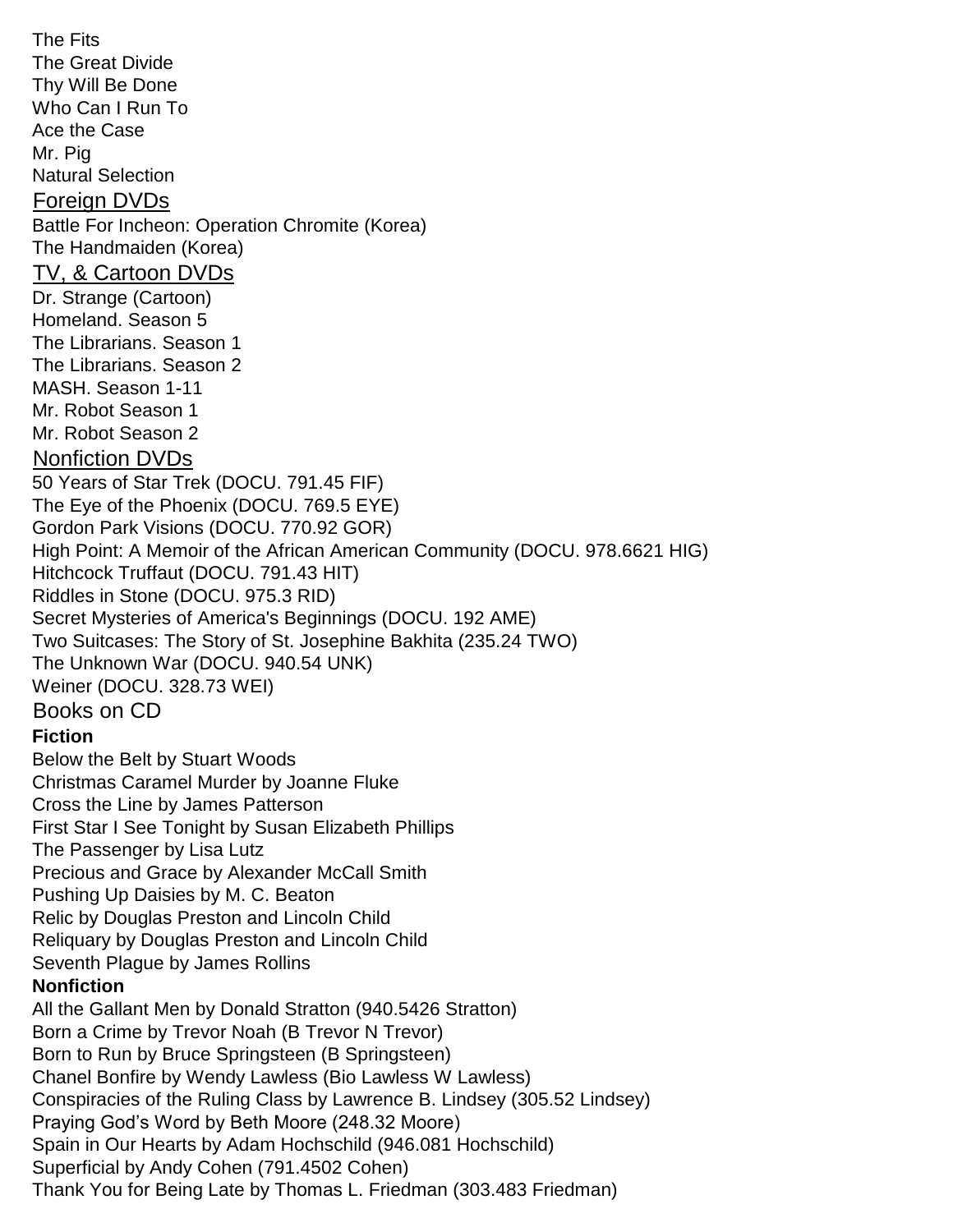# **February 2017**

DVDs American Pastoral Arrival Bad Santa 2 Beauty and the Beast Billy Lynn's Long Halftime Walk **Blackway** Bleed for This Boo! A Madea Halloween Breaking the Bank Denial Desierto The Edge of Seventeen Frank & Lola Guardians of Oz Hacksaw Ridge Jack Reacher. Never Go Back Killing Reagan Lead with your Heart Life on the Line Loving Madea on the Run Man in 3B Manchester by the Sea **Masterminds** Nocturnal Animals The Passion Live **Priceless** Queen of Katwe Race to Win Revelations SIN (Self-Induced Nightmares) The Take **Trolls** Two Lovers and a Bear Viking Legacy British Production DVDs The Doctor Blake Mysteries. Season Three Doctor Who: The Power of Daleks Mercy Street. Season 2 Sherlock. Season Four Victoria. Season 1 Foreign DVDs Golden Kingdom (Myanmar) In Order of Disappearance (Norway) A Man Called Ove (Sweden) Margarita with a Straw (India) Indie DVDs the Bronx Bull The Crash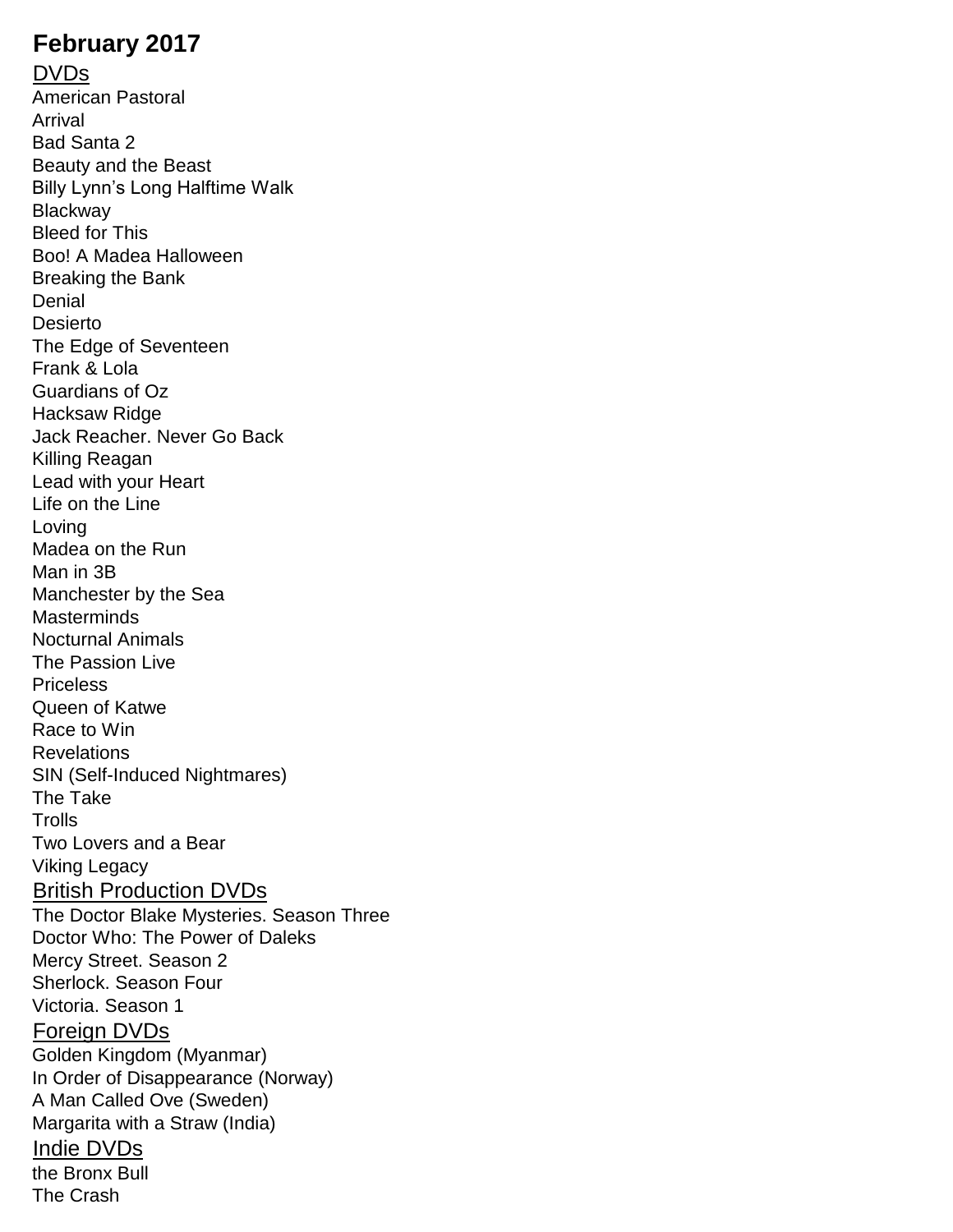The Free World The Guest at Central Park West Love Meets Hope Mississippi Murder Night Catches Us Red Big Fire Truck Sugar Mountain TV, & Cartoon DVDs Close to the Enemy Gunsmoke. The Long Ride Justice League Dark (Cartoon) Rizzoli & Isles. Seventh Season Supernatural. The Eleventh Season VEEP. Seasons 1, 2, 3, &4 Nonfiction DVDs Black America Since MLK (DOCU. 973.04 BLA) Cameraperson (DOCU. 777 CAM) Searching for Augusta (610.7306 SEA) Thugs: The Musical (791.43 THU) When Elephants Were Young (DOCU. 599.67 WHE) Books on CD **Fiction** 2 Timers by Amaleka McCall Carl Weber's Kingpins: ATL by Brick & Storm Carl Weber's Kingpins: Charlotte by Blake Karrington End of the Line by Treasure Hernandez The Girl Before by J.P. Delaney His Last Name by Daaimah S. Poole I'm Doin' Me 2 by Anna Black Murder in Morningside Heights by Victoria Thompson Murder on St. Nicholas Avenue by Victoria Thompson Never Never by James Patterson No Shade by K'wan Oreo by Fran Ross Power Game by Christine Feehan Rather Be the Devil by Ian Rankin Schemes by Kiki Swinson and Saundra Schemes by Kiki Swinson and Saundra She's No Angel by E.N. Job The Space Between by Diana Gabaldon Watch Out for the Big Girls 2 by J.M. Benjamin Wives, Fiancees, and Side-Chicks of Hotlanta by Sheree Whitfield **Nonfiction** The Princess Diarist by Carrie Fisher (B Fisher C Fisher) Tears We Cannot Stop. A Sermon to White America by Michael Eric Dyson (305.8 Dyson) The Undoing Project by Michael Lewis (612.8233 Lewis)

# **March 2017**

DVDs Allied Assassin's Creed Chronic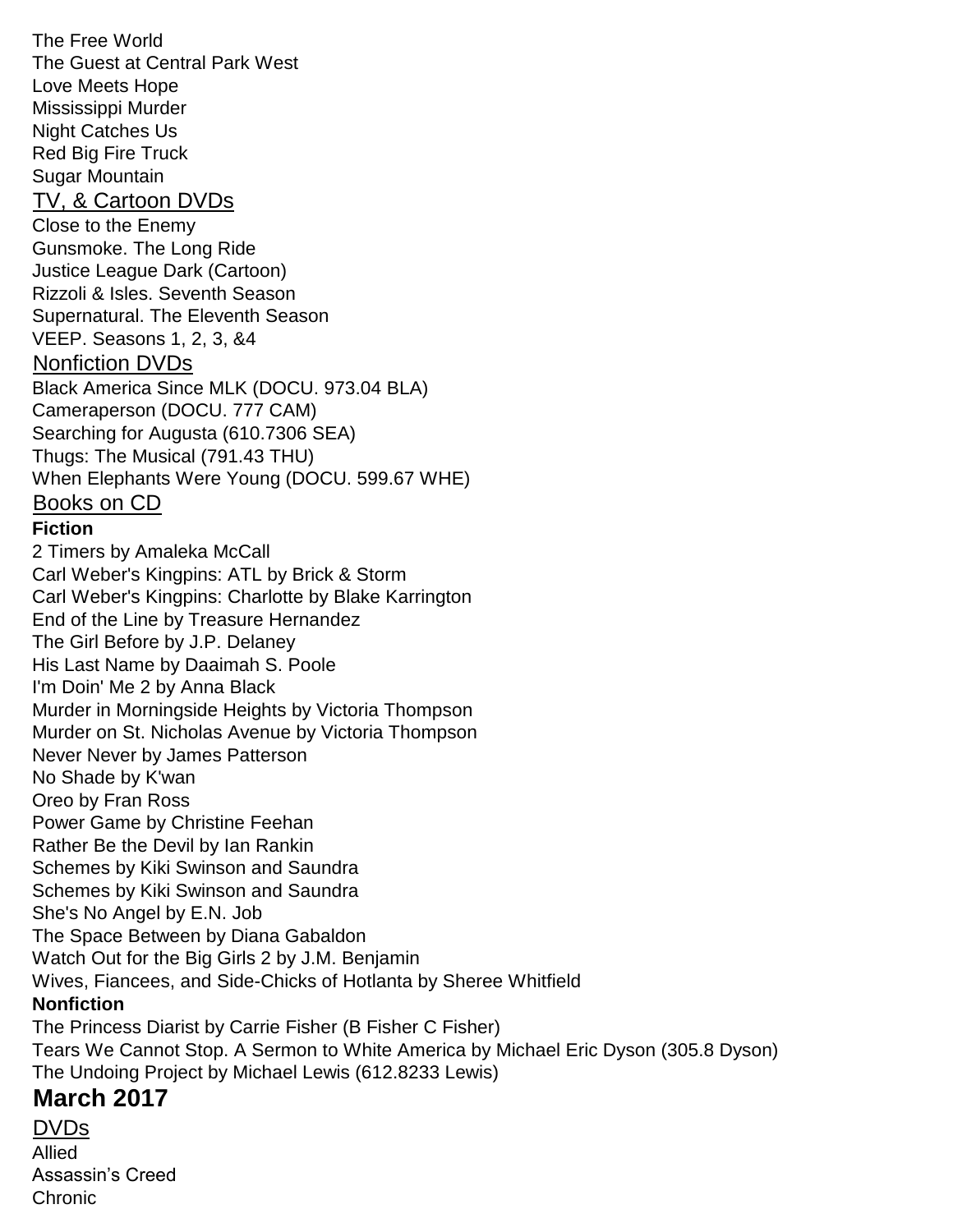Collateral Beauty Contract to Kill The Crooked Man Doctor Strange Eloise Fences In Dubious Battle Incarnate J.L. Family Ranch Jackie A Kind of Murder Live by Night Miss Sloane Moana **Moonlight** The 9th Life of Louis Drax **Passengers** Rules Don't Apply Shut In Sing Solace Surviving Compton Voiceless British Production DVDs Doctor Who: The Return of Doctor Mysterio Foreign DVDs Bajirao Mastani (India) Elle (Franch) Tanna (Australia) Indie DVDs Addicted to Fresno Country Cruss London Town Mother of All Lies New Life Officer Downe Trespass Against Us Waffle Street **Wheeler** TV, & Cartoon DVDs *No new TV or Cartoon DVDs were added this month* Nonfiction DVDs Becoming John Ford (DOCU. 791.4302 BEC) Crafting Freedom (973.7 CRA) The Eagle Huntress (305.23 EAG) Eero Saarinen (DOCU. 720.973 EER) Life, Animated (DOCU. 618.85 LIF) The March on an All-American City (DOCU. 975.6621 HIG) Maya Angelou. And Still I Rise (DOCU. 818.5409 AND) OJ: Made in America (DOCU. 796.332 OJ) Books on CD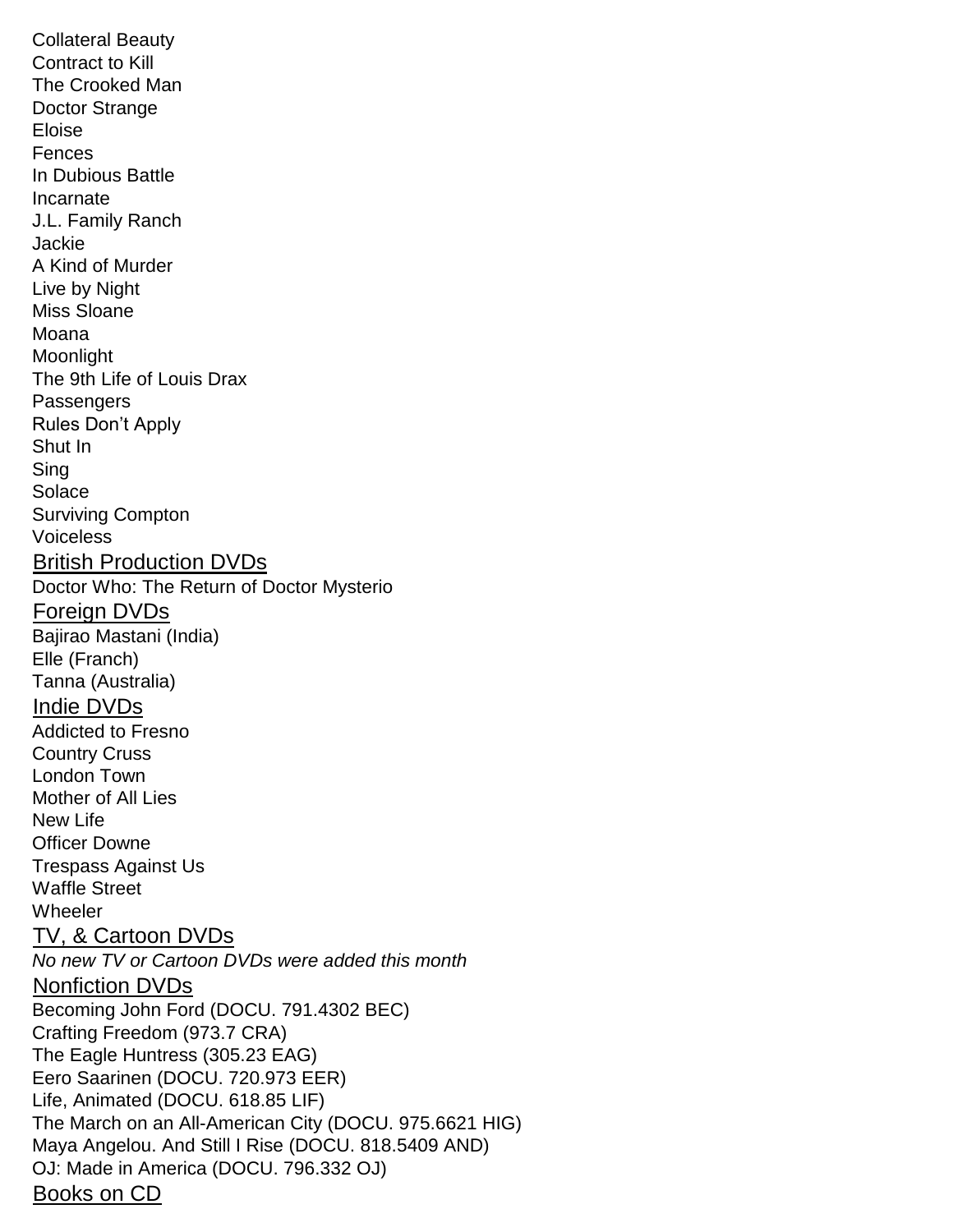#### **Fiction**

The Angel of Forest Hill by Cindy Woodsmall Bone Box by Faye Kellerman Death's Mistress by Terry Goodkind The Domino Effect by Davis Bunn Echoes in Death by J. D. Robb Feversong by Karen Marie Moning The Fifth Petal by Brunonia Barry From This Day Forward by Lauraine Snelling The Guests on South Battery by Karen White Heartbreak Hotel by Jonathan Kellerman The Innkeeper of Ivy Hill by Julie Klassen A Lady Unrivaled by Roseanna M. White A Love Transformed by Tracie Peterson The Mistress by Danielle Steel The Prisoner by Alex Berendon Right Behind You by Lisa Gardner **Nonfiction** The Blood of Emmett Till by Timothy B. Tyson (364.134 Tyson) Books for Living by Will Schwalbe (028.8 Schwalbe) The Case Against Sugar by Gary Taubes (613.28332 Taubes) The Lost City of the Monkey God by Douglas Preston (972.85 Preston) Norse Mythology by Neil Gaiman (293.13 Gaiman) Three Days in January: Dwight Eisenhower's Final Mission by Bret Baier (B Eisenhower D Baier) You Are the Universe by Deepak Chopra and Menas Kafatos (111 Chopra)

# **April 2017**

#### DVDs 20th Century Women All Things Valentine Appetite for Love Arsenal Believe Bigger Fatter Liar The Bounce Back **Brimstone** A Cowgirl's Story Dater's Handbook Easter Mysteries (Musical) Fantastic Beasts and Where to find them The Founder Happy Yummy Chicken Hidden Figures Lion Love on the Sidelines Lucky's Treasure Mad Families A Monster Calls Monster Trucks My Boyfriends' Dogs Office Christmas Party Paterson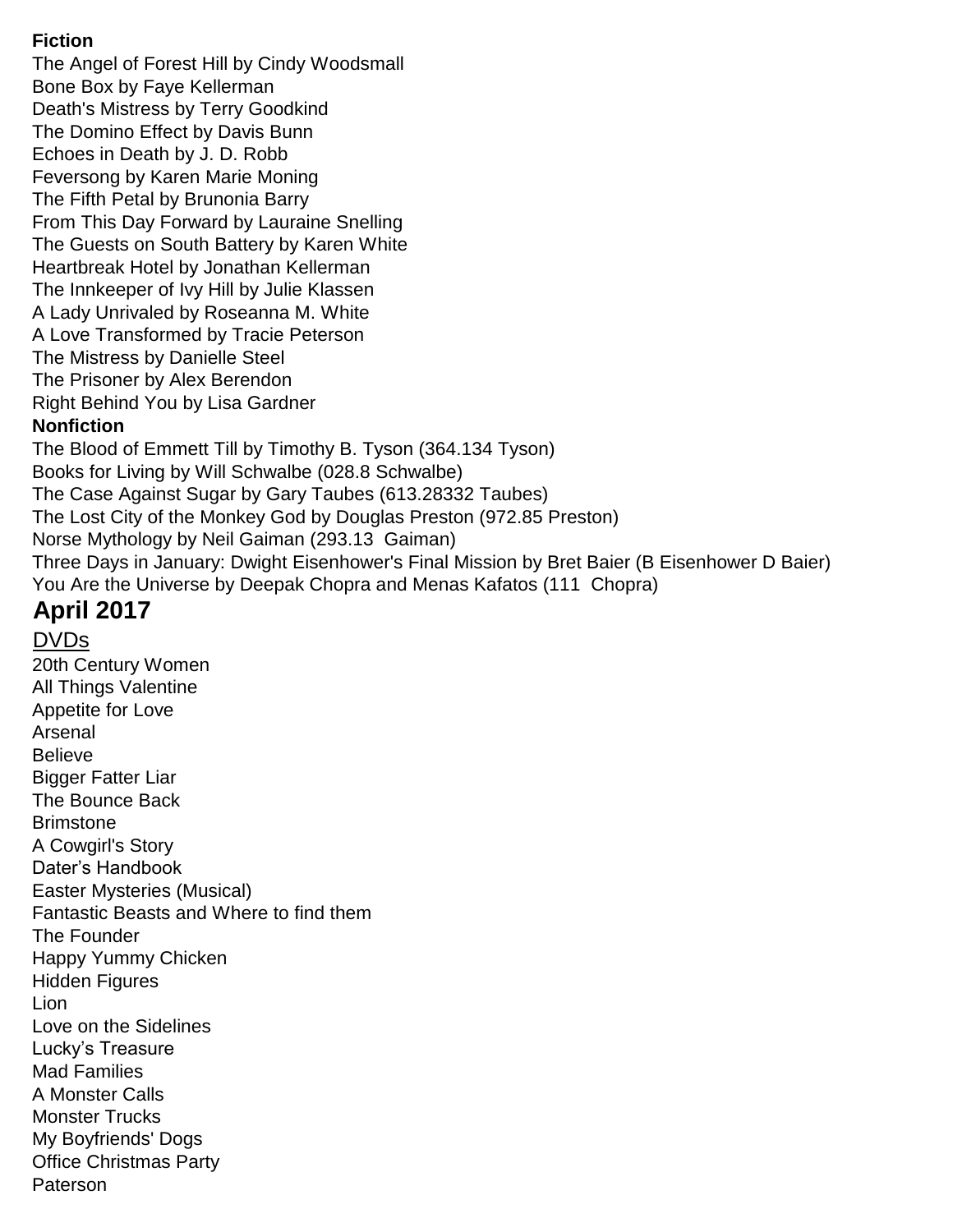Patriot's Day Rogue One: A Star Wars Story Running Wild **Silence Sleepless Split** We Don't Belong Here Why Him? British Production DVDs DCI Banks. Season Five Foreign DVDs A Tale of Love and Darkness (Israel) Toni Erdmann (Germany) Indie DVDs *No new Indie DVDs were added this month* TV, & Cartoon DVDs Maxwell Saves the Day Teen Titans: the Judas Contact Nonfiction DVDs The Civil War: A Nation Divided (DOCU. 973.3 CIV) Come Hell or High Water: The Battle for Turkey Creek (DOCU. 363.700 COM) D-Day: The Invasion (DOCU. 940.54 DDA) President Trump (DOCU. 362.230 PRE) The Race to Space (DOCU. 629.4 RAC) The Talk: Race in America (DOCU. 363.2 TAL) Books on CD **Fiction** A Conjuring of Light by V.E. Schwab The Cutthroat by Clive Cussler and Justin Scott The Ebb Tide by Beverly Lewis The Hollywood Daughter by Kate Alcott Humans, Bow Down by James Patterson If Not for You by Debbie Macomber In the Shadow of Denali by Tracie Peterson and Kimberley Woodhouse Lincoln in the Bardo by George Saunders Long Time Gone by Mary Connealy Mangrove Lightning by Randy Wayne White My (not so) Perfect Life by Sophie Kinsella A Piece of the World by Christina Baker Kline Rescue Me by Susan May Warren Silence Fallen by Patricia Briggs Still Life by Dani Pettrey Treasured Grace by Tracie Peterson Universal Harvester by John Darnielle **Nonfiction** Big Agenda by David Horowitz (973.933 Horowitz) Homo Deus: A Brief History of Tomorrow by Yuval Noah Harari (909.83 Harari) Portraits of Courage: A Commander in Chief's Tribute to America's Warriors by George Bush (759.13 Bush) This Life I Live by Rory Feek (B Feek R Feek)

## **May 2017**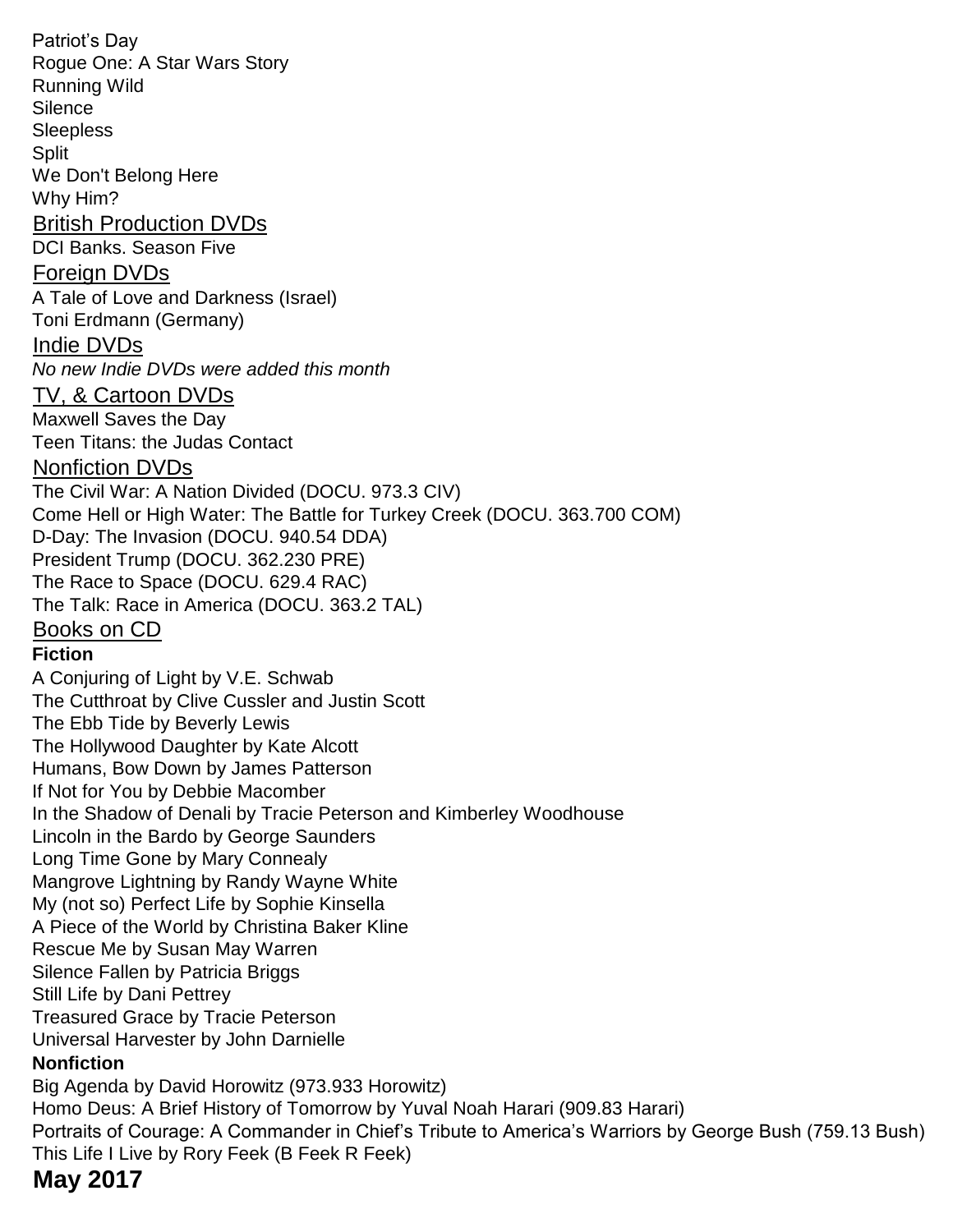#### DVDs

The Adventure Club Albion: The Enchanted Stallion The Bye Bye Man The Comedian A Dog's Purpose Extortion Fifty Shades Darker Get Out Ghost of New Orleans Gold The Great Wall Isolation La La Land Logan The Marine 5: Battleground Max 2: White House Hero Mean Dreams **Mindgamers** My Life as a Zucchini Mythica: The Godslayer The Red Turtle Resident Evil: The Final Chapter The Resurrection of Gavin Stone Rings Rock Dog The Space Between Us Underworld: Blood Wars Unleashing Mr. Darcy Walking with the Enemy War on Everyone Wonder Woman xXx: Return of Xander Cage British Production DVDs Florence Nightingale Parade's End A Place to Call Home. Season 3 Foreign DVDs CZ12 (China) Love is Blind (Philippines) Motorway (China) The Salesman (Persia) Tunnel (Korea) Warriors of the Rainbow (Taiwan) White Vengeance (China) Indie DVDs **Assassins** Beauty and the Beast Boost Born Wild **Catfight**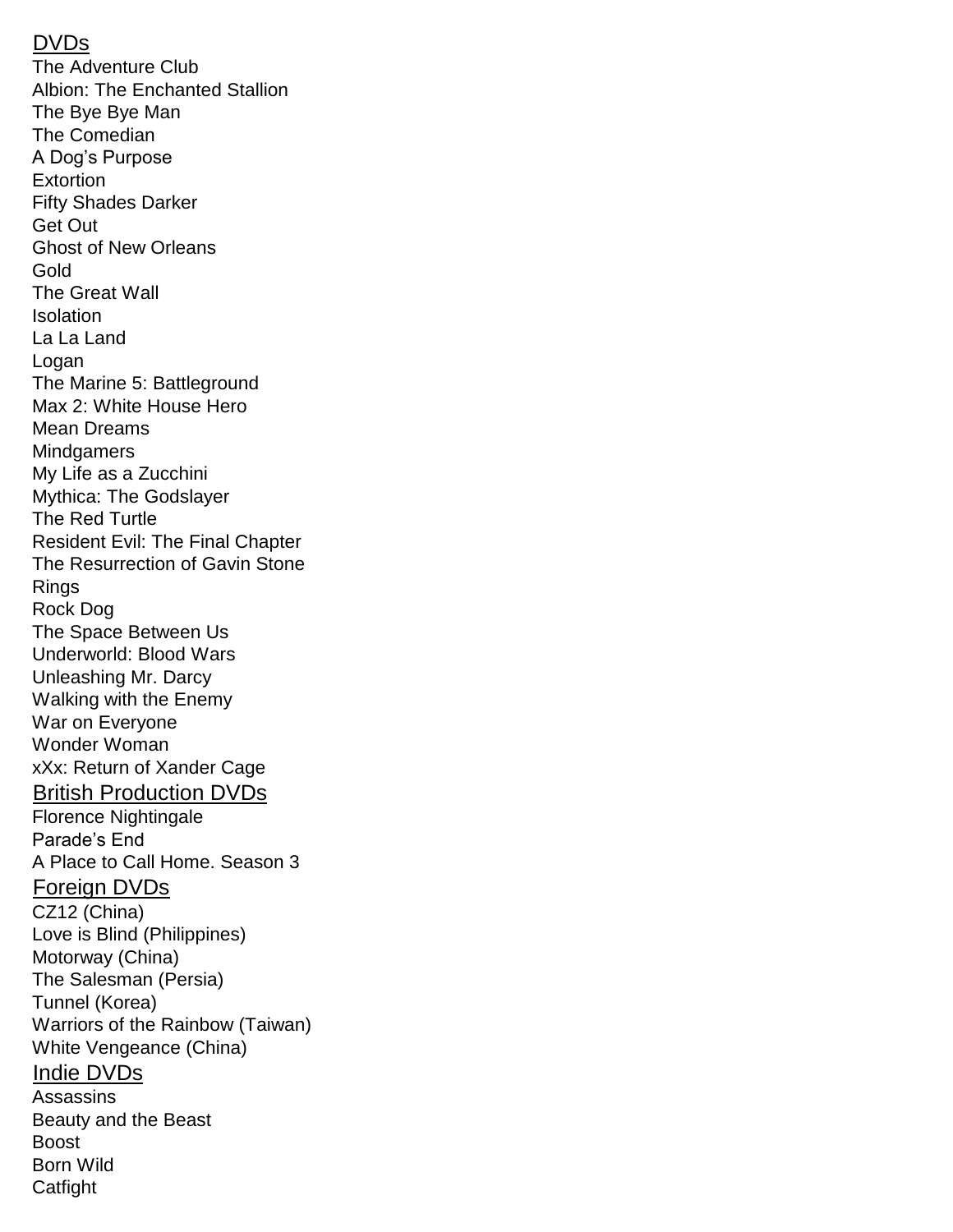Elvis Lives! A Street Cat Named Bob TV, & Cartoon DVDs Cagney & Lacey. Season 1-6 Grace and Frankie. Season 1 Grace and Frankie. Season Two Orange is the New Black. Season 4 Outsiders. Season 1 Outsiders. Season Two Ray Donovan. Season 4 Star Wars: Lego: The Freemaker Adventures (Cartoon) Star Wars: Rebels. Season 1 (Cartoon) Star Wars: Rebels. Season 2 (Cartoon) Witchblade. The Complete Series Nonfiction DVDs Before the Floor (DOCU. 363.738 BEF) A Matter of Time (DOCU. 616.8 MAT) Citizen. Soldier. (DOCU. 355.370 CIT) D-Day: Reflections of Courage (DOCU. 940.54 DDA) Everyone Stares: The Police Inside Out (DOCU. 782.4216 EVE) I Am Not Your Negro (DOCU. 323.1196 IAM) Personal training with Jackie. X-treme Timesaver Training (613.7 PER) Books on CD **Fiction** All By Myself, Alone by Mary Higgins Clark Banana Cream Pie Murder by Joanne Fluke The Bank Sisters 3 by Nikki Turner The Black Book by James Patterson & David Ellis The Burial Hour by Jeffery Deaver The Chosen by J.R. Ward Conspiracy by De'nesha Diamond Dance of the Jakaranda by Peter Kimani Dangerous Games by Danielle Steel The Devil's Triangle by Catherine Coulter The Fix by David Baldacci Golden Prey by John Sandford In This Grave Hour by Jacqueline Winspear The Inheritance by Rochelle Alers Insert Groom Here by K.M. Jackson The Lost Order by Steve Berry Man Overboard by J.A. Jance The Mark by KiKi Swinson Memoirs of an Accidental Hustler by J. M. Benjamin Mississippi Blood by Greg Iles Never Trust a Stranger by Mary Monroe One Perfect Lie by Lisa Scottoline Revenge of the Mistress by Cydney Rax Single Ladies 2 by Blake Karrington Song of the Lion by Anne Hillerman Stalker by Brenda Hampton The Syndicate 2 by Brick & Storm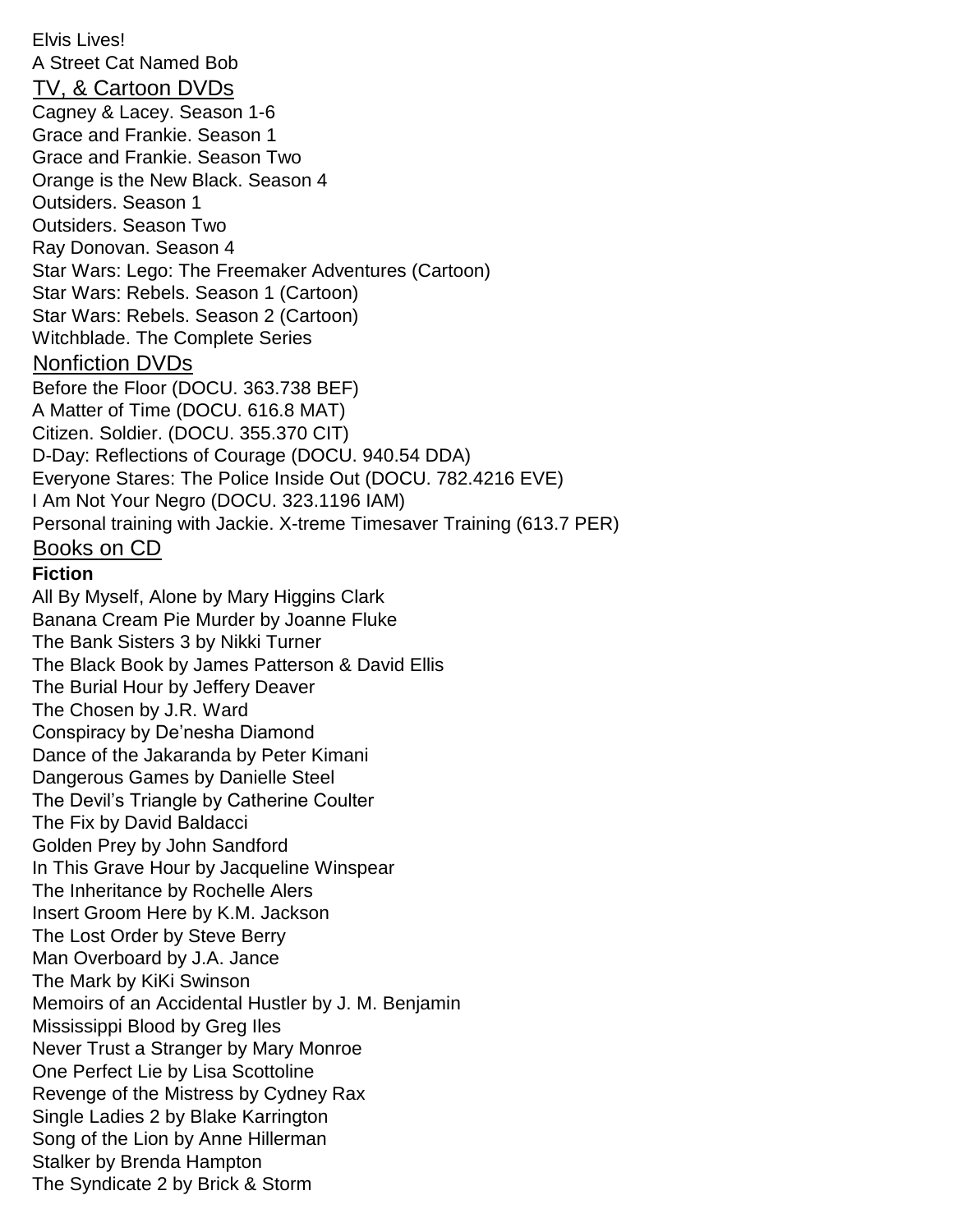The Tea Girl of Hummingbird Lane by Lisa See The Women in the Castle by Jessica Shattuck Two From the Heart by James Patterson Vicious Circle by C.J. Box Without Warning by Joel C. Rosenberg **Nonfiction** An American Sickness by Elisabeth Rosenthal (362.10973 Rosenthal) Ballplayer by Chipper Jones The Benedict Option by Rod Dreher (261.0973 Dreher) A Colony in a Nation by Chris Hayes (364.973 Hayes) The Cubs Way by Tom Verducci (796.357 Verducci) Dear Ijeawele, or A Feminist Manifesto in Fifteen Suggestions by Chimamanda Ngozi Adichie (305.4201 Adichie) Hallelujah Anyway by Anne Lamott (241.4 Lamott) The Most Beautiful by Mayte Garcia (B Prince Garcia) Nevertheless by Alec Baldwin (B Baldwin A Baldwin) Old School by Bill O'Reilly and Bruce Feirstein (070.92 O'Reilly) Prince Charles by Sally Bedell Smith (B Charles P Smith) The Secrets of My Life by Caitlyn Jenner South and West by Joan Didion (808.84 Didion) The Stranger in the Woods by Michael Finkel (974.122043 Finkel) Trump's War: His Battle for America by Michael Savage (973.933 Savage)

# **June 2017**

DVDs 3 Generations Aftermath All Nighter **Altitude** American Wrestler Americano The Assignment **Beaches** Beauty and the Beast Before I Fall The Belko Experiment Bitter Harvest The Book of Daniel Chapter & Verse **Chips** Coffee Shop **Collide** Confessions of a Prodigal Son The Convenient Groom A Country Wedding A Cure for Wellness **Cyberstalker Detour** Dirty Dancing Dragon Heart: Battle for the Heartfire Enter the Warriors Gate Everybody Loves Somebody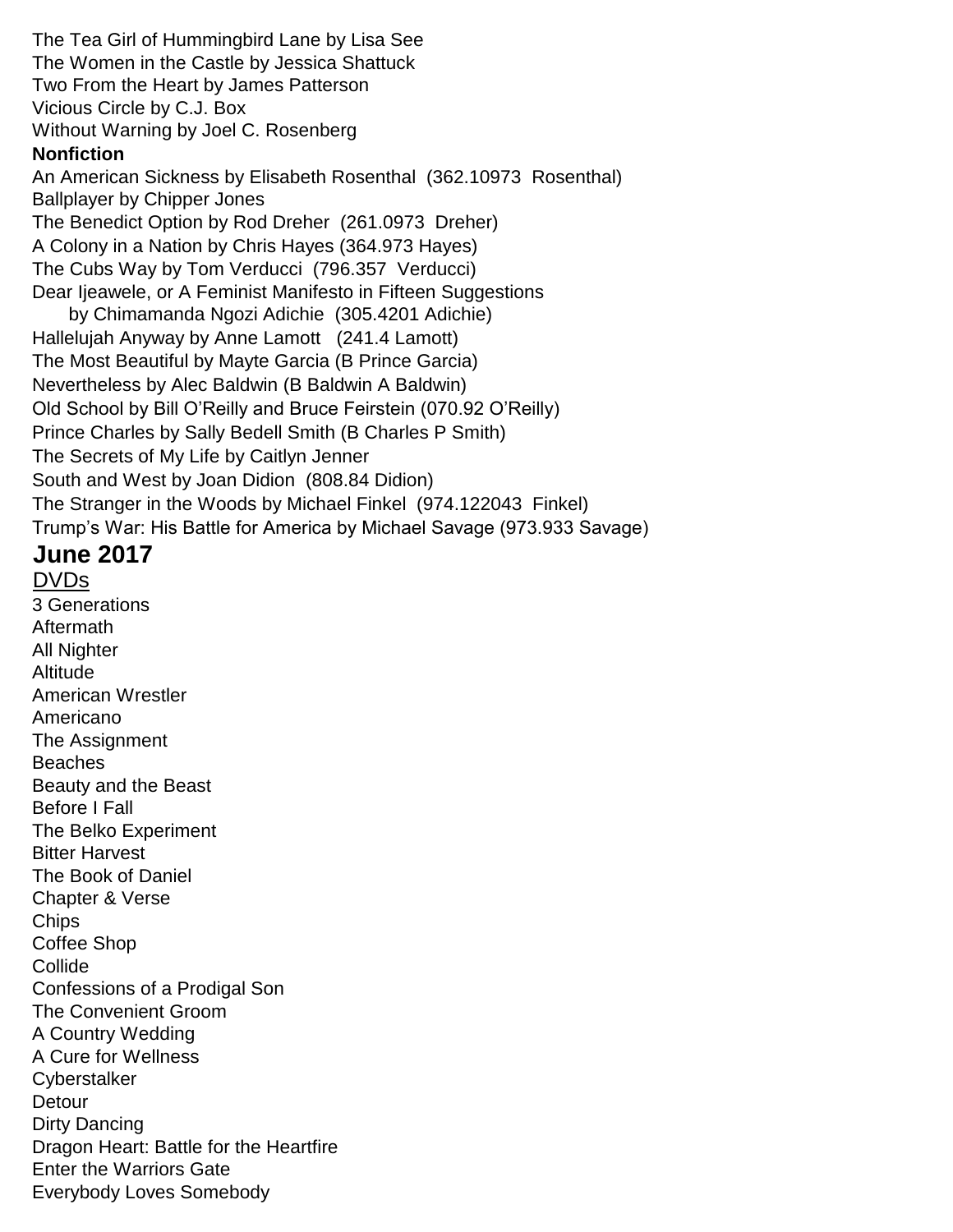Fist Fight Grey Lady Headshot I Am Dragon John Wick. Chapter 2 The Junior Spy Agency Kill 'em All Lady Bloodfight The Lego Batman Movie Life Love, Again The  $19^{th}$  Wife Perfect Match The Perfect Sacrifice Power Rangers The Sense of an Ending The Shack Showing Roots Silent Cry Aloud T2 Trainspotting Table 19 The 3 Tails A United Kingdom What Color is Love? What Goes Around Comes Around **Wind** XX British Production DVDs Call the Midwife. Season 6 Lad: A Yorkshire Story A Place to Call Home. Season 4 Two Women Foreign DVDs Railroad Tigers (China) Things to Come (France) Worlds Apart (Greece) Young Detective Dee (China) Indie DVDs 1 Mile to You Berlin Syndrome The Deep Blue Sea Incomplete The Last Word **Rupture** The Ticket Voice from the Stone TV, & Cartoon DVDs Bones. The Final Chapter (Season 12) The Flintstones. Season 1 (Cartoon) The Jetsons. The First Season (Cartoon) Kennedys. After Camelot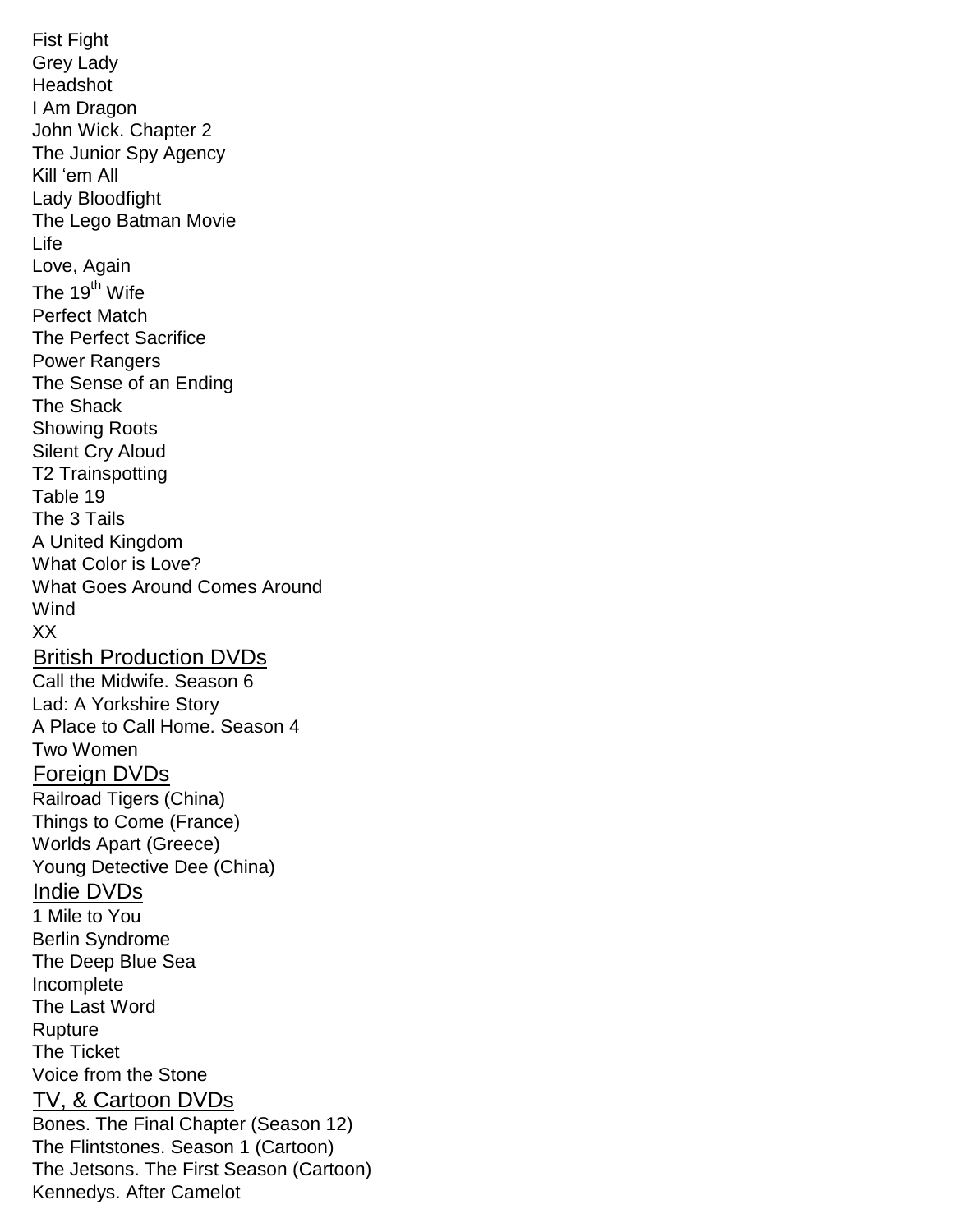Little House on the Prairie. Season 5 Power. The Third Season Suits. Season 6 The Vampire Diaries. The Final Season Nonfiction DVDs Danger Close (DOCU. 956.7044 DAN) Disturbing the Peace (DOCU. 303.66 DIS) I Am Heath Ledger (DOCU. 791.43 IAM) Legion of Brothers (DOCU. 356.1670) Books on CD **Fiction** 16<sup>th</sup> Seduction by James Patterson and Maxine Paetro Anything is Possible by Elizabeth Strout Beartown by Fredrik Backman Below the Belt by Stuart Woods Camino Island by John Grisham Dragon Teeth by Michael Crichton Fast & Loose by Stuart Woods The Fifth Letter by Nicola Moriarty The Frozen Hours by Jeff Shaara In the Name of the Family by Sarah Dunant Men Without Women by Haruki Murakami Prince of Fire by Daniel Silva Radigan by Louis L'Amour The Shadow Land by Elizabeth Kostova Since We Fell by Dennis Lehane Star Wars: Thrawn by Timothy Zahn The Sunshine Sisters by Jane Green The Thirst by Jo Nesbo **Nonfiction** Al Franken: Giant of the Senate by Al Franken (B Franken A Franken) The American Spirit by David McCullough (815 McCullough) Black Privilege by Charlamagne Tha God (791.4502 Tha God) Democracy by Condoleezza Rice (321.8 Rice) The First Love Story: Adam, Eve, and Us by Bruce Feiler (222.110922 Feiler) The Gatekeepers by Christ Whipple (973.920922 Whipple) Jackie's Girl by Kathy McKeon (B Kennedy J McKeon) Killers of the Flower Moon by David Grann (976.6004 Grann) This Fight is Our Fight by Elizabeth Warren (305.5 Warren) The True Jesus by David Limbaugh (232.0904 Limbaugh) Women Who Work by Ivanka Trump (650.1082 Trump) **July 2017**

### DVDs

10 Days in a Madhouse The Abduction of Jennifer Grayson Absolutely Anything Alien Arrival Awakening the Zodiac Black Butterfly The Boss Baby **Correspondence**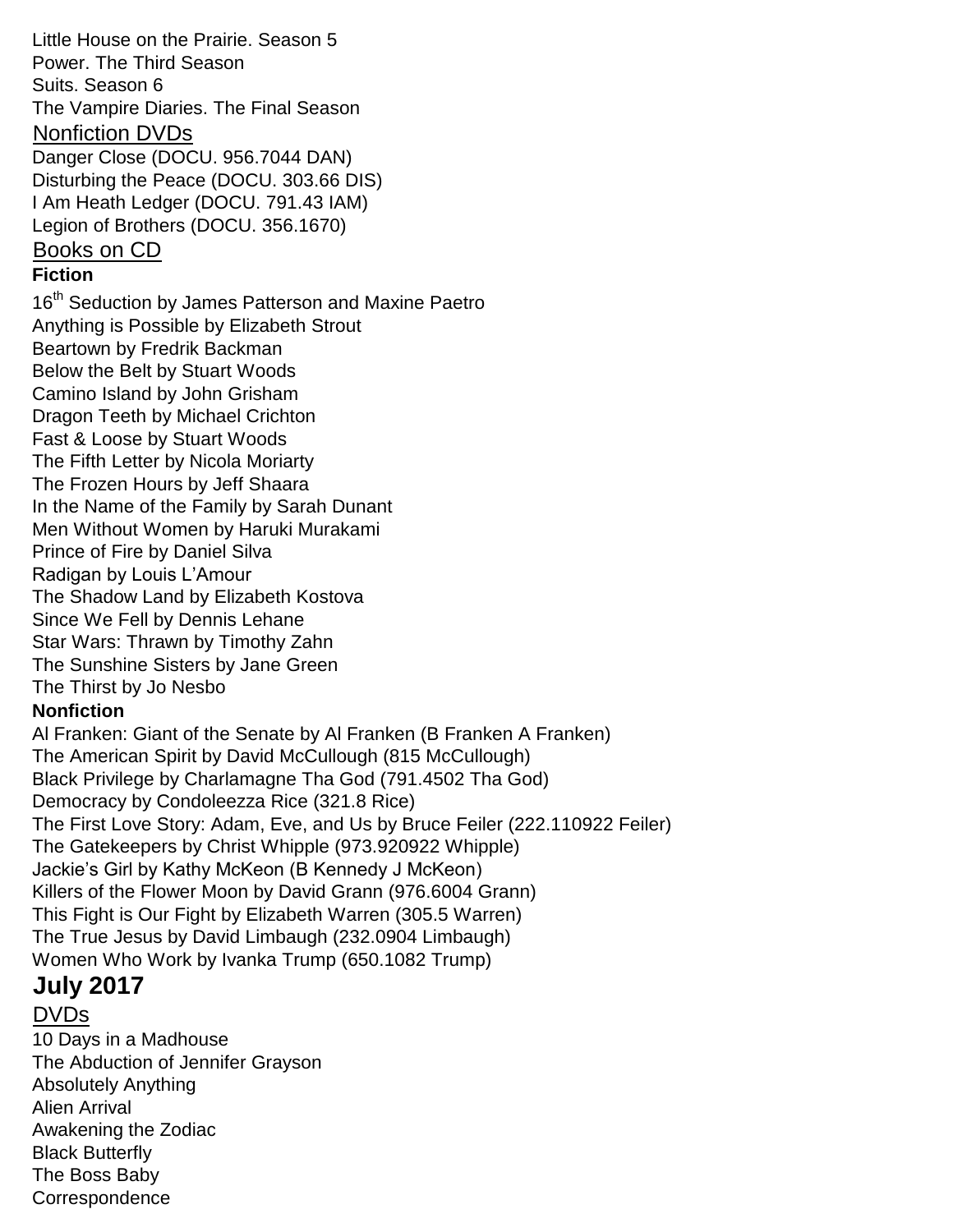The Fate of the Furious Free Fire Ghost in the Shell **Gifted** Hope Dances Kong: Skull Island London Heist The Lost City of Z Message from a Mistress **Money** New Hope Norman The Promise Smurfs. The Lost Village Summer of Dreams Their Finest Tommy's Honour Unforgettable Whisper of the Heart Wolf Children You're Gonna Miss Me The Zookeeper's Wife British Production DVDs John le Carre's A Perfect Spy Foreign DVDs Blush (Israel) Chico & Rita (Cuba) The Cut (Armenia) Dheepan (France) Difret (Ethiopia) The Final Master (China) Haunted Mansion (Phillipeans) Julieta (Spain) My King (France) My Love, Don't Cross That River (South Korea) The Prenup (Philippines) Schneider vs. Bax (Netherlands) Indie DVDs The Autopsy of Jane Doe Ben & Ara Brennan Fair Haven Five Nights in Main King Arthur: Excalibur Rising Pray for Rain **Resistance** Sophie and the Rising Sun Victor Vincent-n-Roxxy TV, & Cartoon DVDs Signed, Sealed, Delivered: From the Heart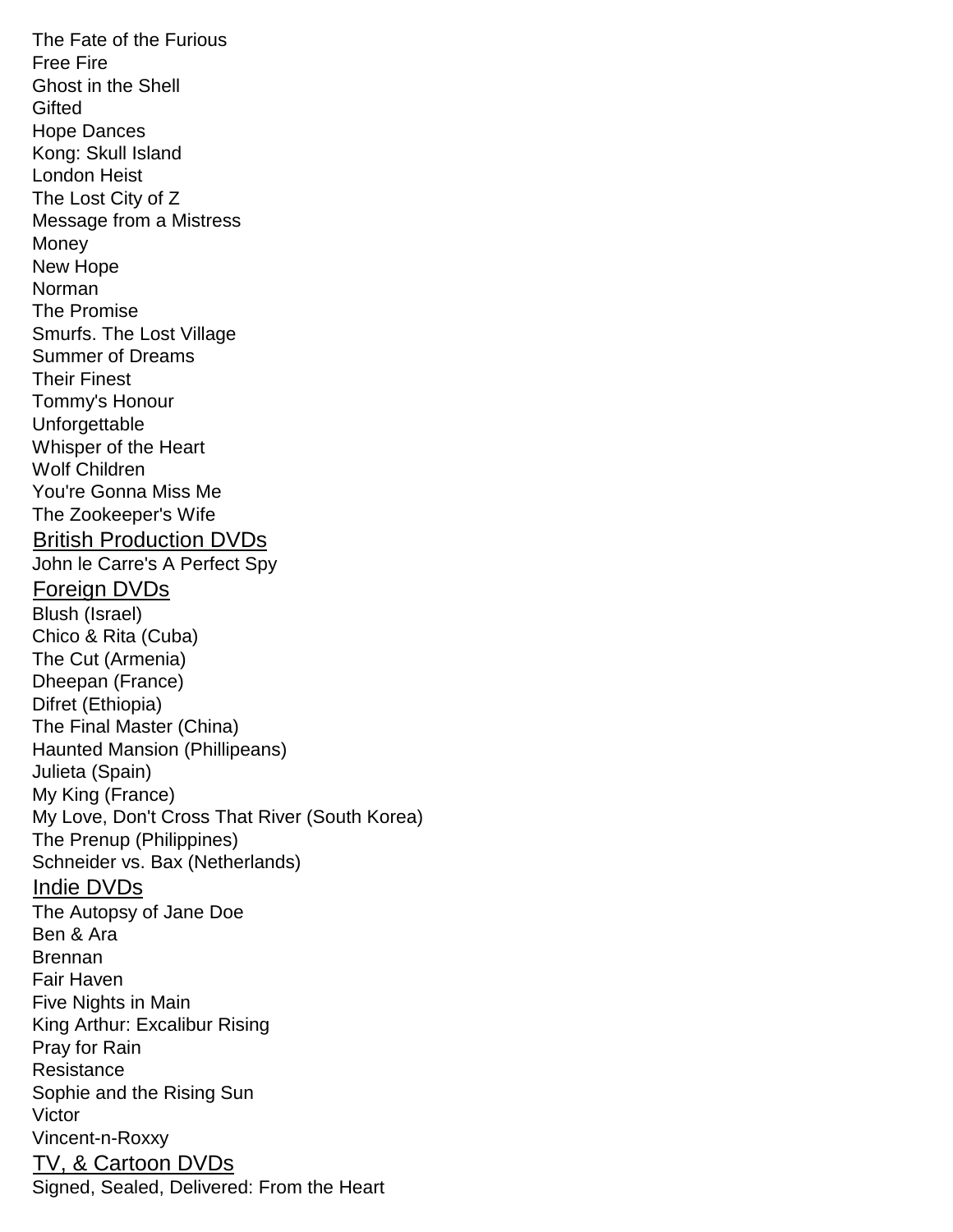Underground. Season 1 Underground. Season Two Nonfiction DVDs An Act of Love (DOCU. 261.8 ACT) Birth of a Movement (DOCU. 305.800973 BIR) Breastmilk (DOCU. 649.33 BRE) Everything is Copy (DOCU. 813.54 EVE) Harry and Snowman (DOCU. 798.2 HAR) Intelligent Investing for Retirees (332.02 INT) The Mystery of Agatha Christie (DOCU. 823.91) Sherlock Holmes Decoded (DOCU. 823.8) Warlord (DOCU. 940.53 WAR) Books on CD

**Fiction**

Against All Odds by Danielle Steel The Broken Road by Richard Paul Evans Camino Island by John Grisham Celine by Peter Heller Come Sundown by Nora Roberts Dangerous Minds by Janet Evanovich Dark Saturday by Nicci French A Dog's Way Home by Nick Hornby The Duchess by Danielle Steel Eleanor Oliphant is Completely Fine by Gail Honeyman Finding Gideon by Eric Jerome Dickey The Identicals by Elin Hilderbrand Indecent Exposure by Stuart Woods The Judas Gate by Jack Higgins Kiss Carlo by Adriana Trigiani A Long Way Down by Nick Hornby Love Story by Karen Kingsbury A Man Called Ove by Fredrik Backman The Ministry of Utmost Happiness by Roy Arundhati Murder Games by James Patterson Nighthawk by Clive Cussler and Graham Brown No Middle Name by Lee Child The Roanoke Girls by Amy Engel The Silent Corner by Dead Koontz Tom Clancy: Point of Contact by Mike Maden Use of Force by Brad Thor **Nonfiction**

Astrophysics for People in a Hurry by Neil deGrasse Tyson (523.01 Tyson) I Can't Make This Up by Kevin Hard (B Hart K Hart) If I Understood You, Would I Have This Look on My Face? By Alan Alda (153.6 Alda) Shattered: Inside Hillary Clinton's Doomed Campaign by Jonathan Allen (324.973 Allen) Tuesday's Promise by Luis Carlos Montalvan (616.8521 Montalvan) Understanding Trump by Newt Gingrich (973.933 Gingrich)

# **August 2017**

DVDs Alien. Covenant The American Dream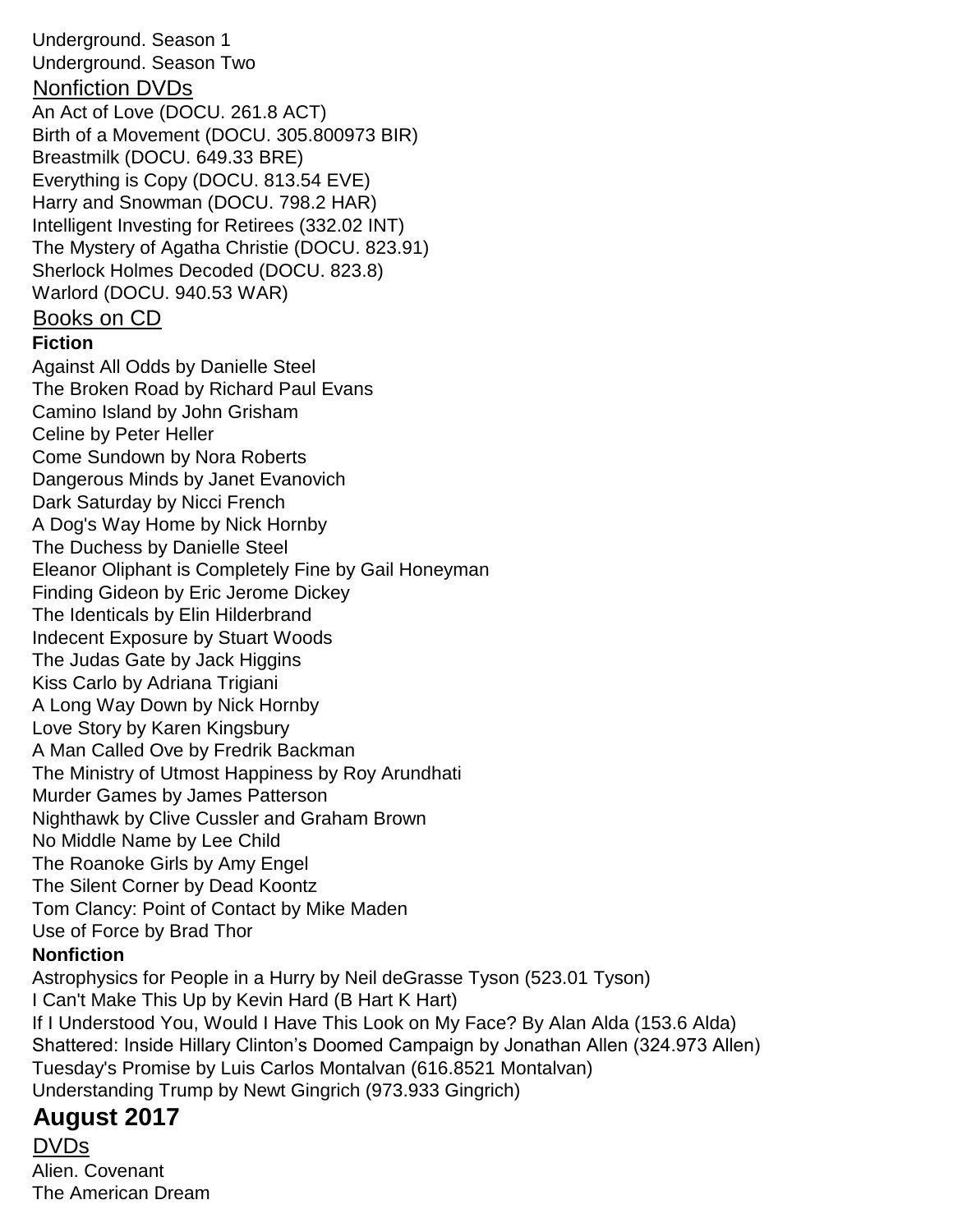The Arsonist Black Box Bond of Silence The Cardinal Colossal Descendants 2 Diary of a Wimpy Kid: The Long Haul The Dinner Everything Everything The Exception Fatal Call Guardians of the Galaxy Vol. 2 **Hickok** How to be a Latin Lover The Hunter's Prayer Just the Way You Are King Arthur. Legend of the Sword The Legend of Ben Hall The Lovers The Migrants Murder, She Baked Once Upon a Time in Venice The Ottoman Lieutenant Phoenix Forgotten Pure Country: Pure Heart Redline The Sea **Sleight Snatched** S.W.A.T. Under Siege Tales of an Ancient Empire The UnMiracle Undercover Grandpa The Wall British Production DVDs Grantchester. Season 3 Foreign DVDs 13 Assassins (Japan) The Ardennes (Belgium) The Idol (Egypt) Kolya (Czech Republic) Kung Fu Yoga (China) League of Gods (China) The Myth (China) Paprika (Japan) Shin Godzilla (Japan) War of the Arrows (Korea) Indie DVDs Behind the Sun **Blind** Buster's Mal Heart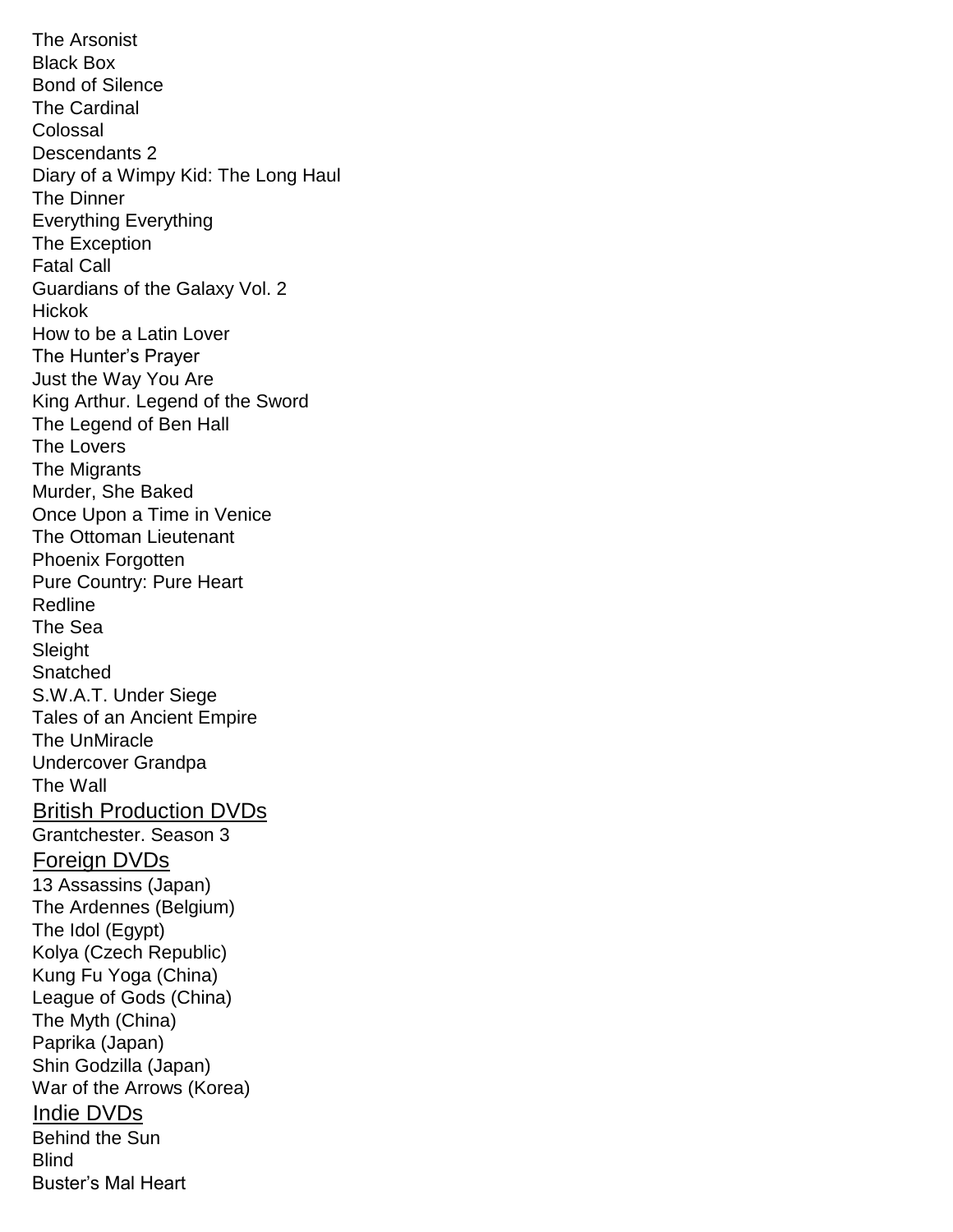Men Go to Battle Saturday's Warrior Wakefield TV, & Cartoon DVDs Big Little Lies. Season 1 Kingdom. Season 1 Kingdom. Season 2 Nonfiction DVDs As One (DOCU. 616.85 ASO) The Barefoot Artist (DOCU. 704.69 BAR) Facing Darkness (DOCU. 614.5 FAC) Great Migrations (DOCU. 591.56 GRE) Growing Up Coy (DOCU. 306.76 GRO) Latin Cardio Dance (613.715 DAN-LAT) Spy in the Wild (DOCU. 591.5 SPY) The Star of Bethlehem (220.68 STA) Wearing the Green (DOCU. 394.262 WEA) The Witness (DOCU. 364.152 WIT) Books on CD **Fiction** An Extraordinary Union by Alyssa Cole Augustown by Kei Miller A Blessing & A Curse by ReShonda Tate Billingsley and Victoria Christopher Murray Back to Your Love by Kianna Alexander Black President by Brenda Hampton Dangerous Consequences by Lisa Renee Johnson Her Secret Life by Tiffany L. Warren Hope Blooms by Jamie Pope House of Spies by Daniel Silva The Late Show by Michael Connelly Lust & Loyalty by Shelly Ellis The Lying Game by Ruth Ware Return to Flint by Treasure Hernandez Seven Stones to Stand or Fall by Diana Gabaldon To Me I Wed by K.M. Jackson Two Nights by Kathy Reichs Uptown Thief by Aya de Leon Wired by Julie Garwood **Nonfiction** Bill O'Reilly's Legends & Lies: The Civil War by David Fisher (973.7 Fisher) Cabin Pressure: A to Z by John Finnemore (791.44 Cabin) Churchill & Orwell by Thomas E. Ricks (941.084 Ricks) The Complete Idiot's Guide to Managing Your Money (332.024 Heady) Hunger by Roxane Gay (814.6 Gay) The Intellectual Devotional: American History by David Kidder (973.22 Kidder) The Life and Times of the Thunderbolt Kid (910.4092 Bryson) Rediscovering Americanism by Mark R. Levin (320.520973 Levin) The Swamp by Eric Bolling (320.973 Bolling) You Don't Have to Say You Love Me by Sherman Alexie (B Alexie S Alexie) **September 2017**

DVDs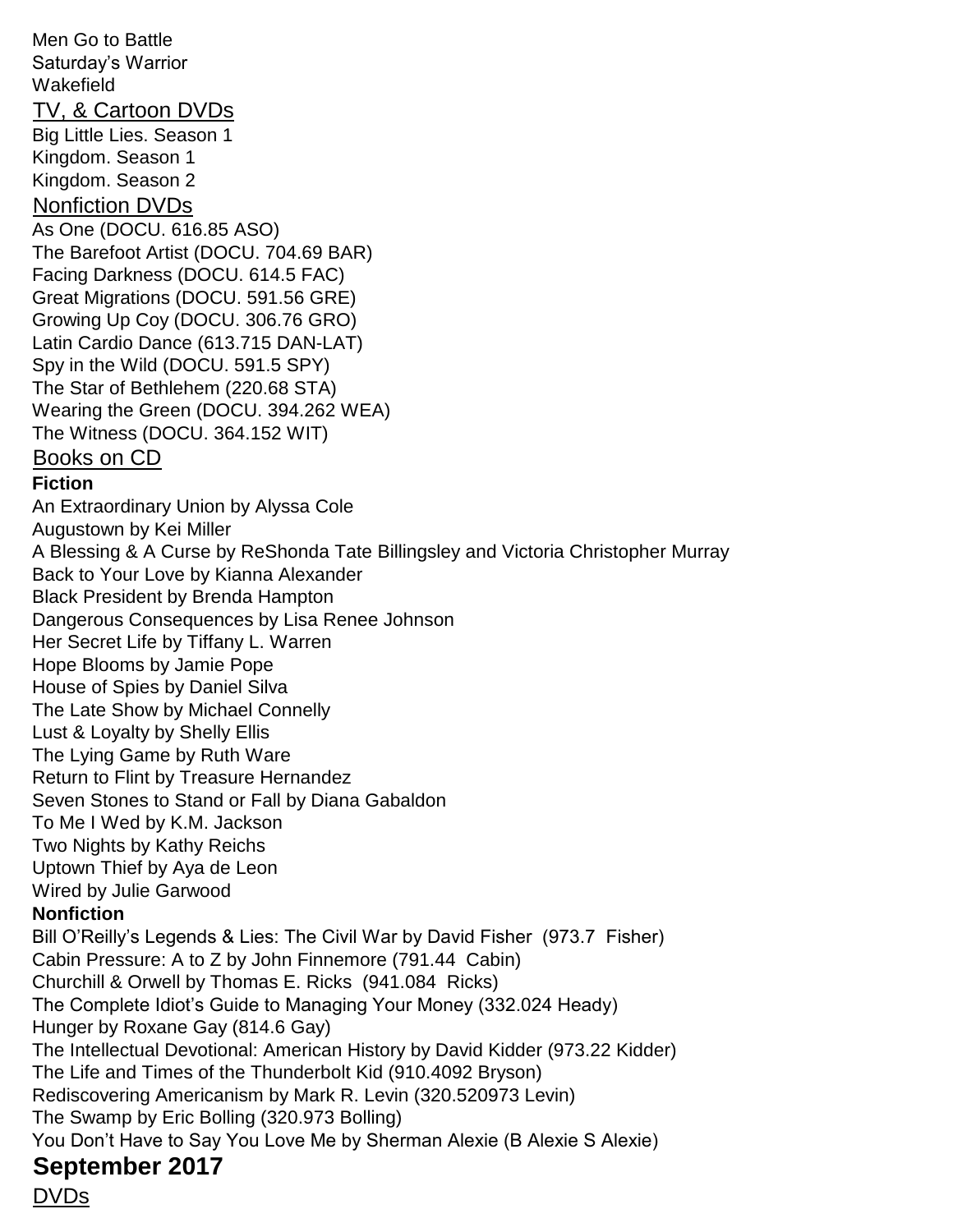2:22 47 Meters Down All Eyez On Me The Bad Batch Batman and Harley Quinn Baywatch Beatriz at Dinner The Big Sick Bring It On: Worldwide #Cheersmack Captain Underpants **Cartels** Dead Dead Again in Tombstone Drone Wars A Family Man Female Fight Squad First Kill Fun Mom Dinner The Gaelic King The Hatred The Hero The Immortal Life of Henrietta Lacks Inconceivable It Comes At Night Kill Switch Killing Hasselhoff The Last Face Love by the 10th Date Lowriders Megan Leavey The Mummy Operation Dunkirk Paris Can Wait Raw Road Less Traveled Rough Night **Security** The 7 Adventures of Sinbad Strait & Narrow A Time to Dance Transformers. The Last Knight The Veil A Witches Ball The Wizard of Lies Wonder Woman British Production DVDs Broadchurch. Season 3 Dark Angel Endeavour. Season 4 Home Fires. Season 1 Home Fires. Season 2 Orphan Black. Season 5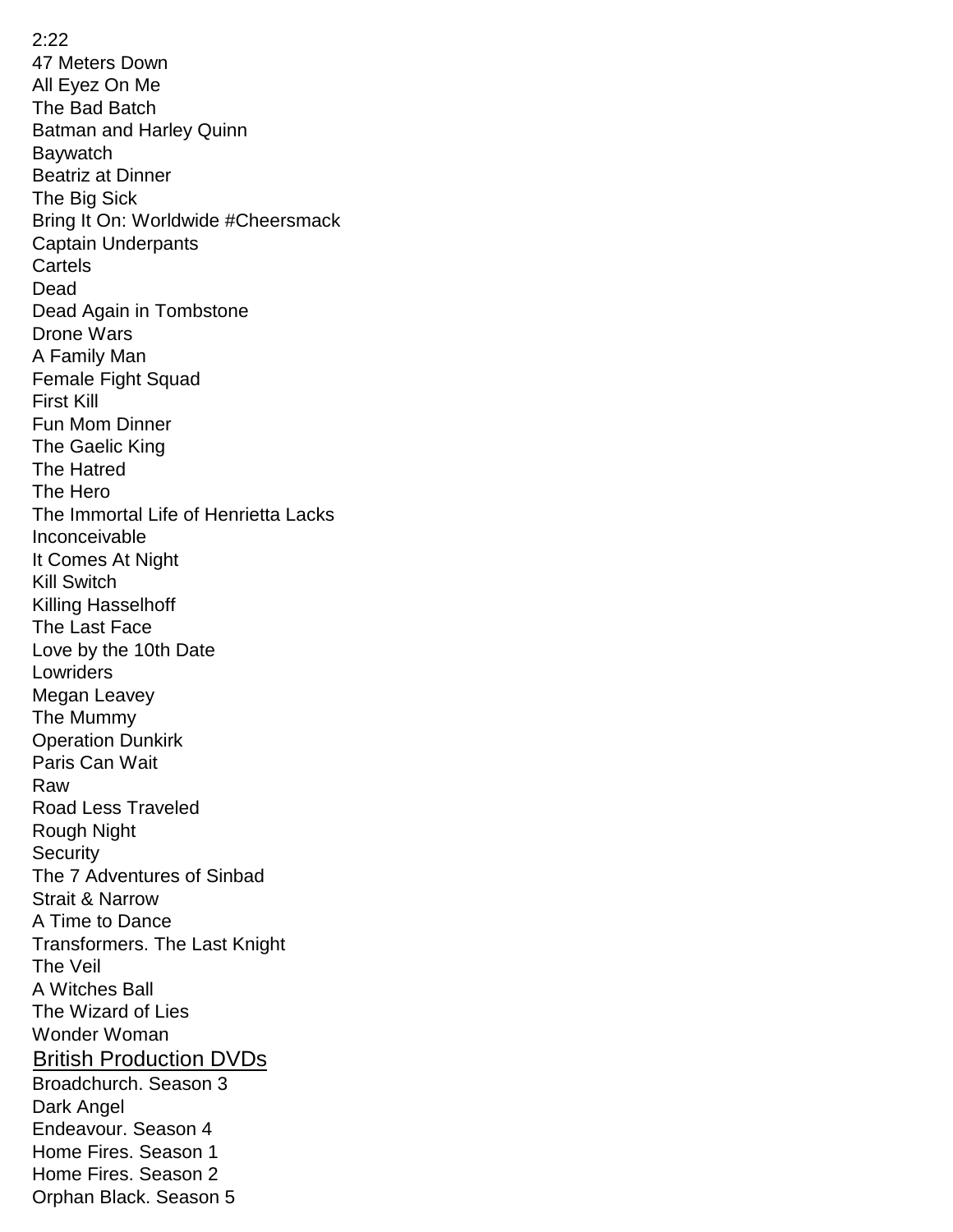Scott and Bailey. Seasons 1-5 Foreign DVDs Crumbs (Ethiopia) Master (Korea) The Treasure (Romania) The Wedding Plan (Israel) Indie DVDs Across the Line Certain Women A Quiet Passion Somewhere in the Middle TV, & Cartoon DVDs Black Sails. Season 4 Signed, Sealed, Delivered: One in a Million Star Wars Rebels. Season Three (Cartoon) Tales of the Teenage Mutant Ninja Turtles. Wanted: Bebop & Rocksteady (Cartoon) The Walking Dead. Season 7 Nonfiction DVDs Dunkirk (940.53 DUN) Gordon Ramsay's Kitchen Nightmares (DOCU. 647.95 RAM) Books on CD **Fiction** Any Dream Will Do by Debbie Macomber Barely Legal by Stuart Woods The Breakdown by B.A. Paris Crime Scene by Jonathan Kellerman with Jesse Kellerman Dark Legacy by Christine Feehan Enemy of the State by Kyle Mills Exposed by Lisa Scottoline Glass Houses by Louise Penny The Good Daughter by Karin Slaughter I Know a Secret by Tess Gerritsen The Last Tudor by Philippa Gregory Mrs. Fletcher by Tom Perotta My Absolute Darling by Gabriel Tallent The Painted Queen by Elizabeth Peters and Joan Hess Paradise Valley by C.J. Box The Paris Spy by Susan Elia MacNeal The Right Time by Danielle Steel Seeing Red by Sandra Brown The Store by James Patterson A Stranger in the House by Shari Lapena The Western Star by Craig Johnson Y is for Yesterday by Sue Grafton **Nonfiction** The Big Lie by Dinesh D'Souza (320.513 D'Souza) The Operator: Firing the Shots that Killed Osama Bin Laden by Robert O'Neill (B O'Neill R O'Neill) The Vietnam War by Geoffrey C. Ward (959.7043 Ward) Why Buddhism is True by Robert Wright (294.342 Wright)

### **October 2017**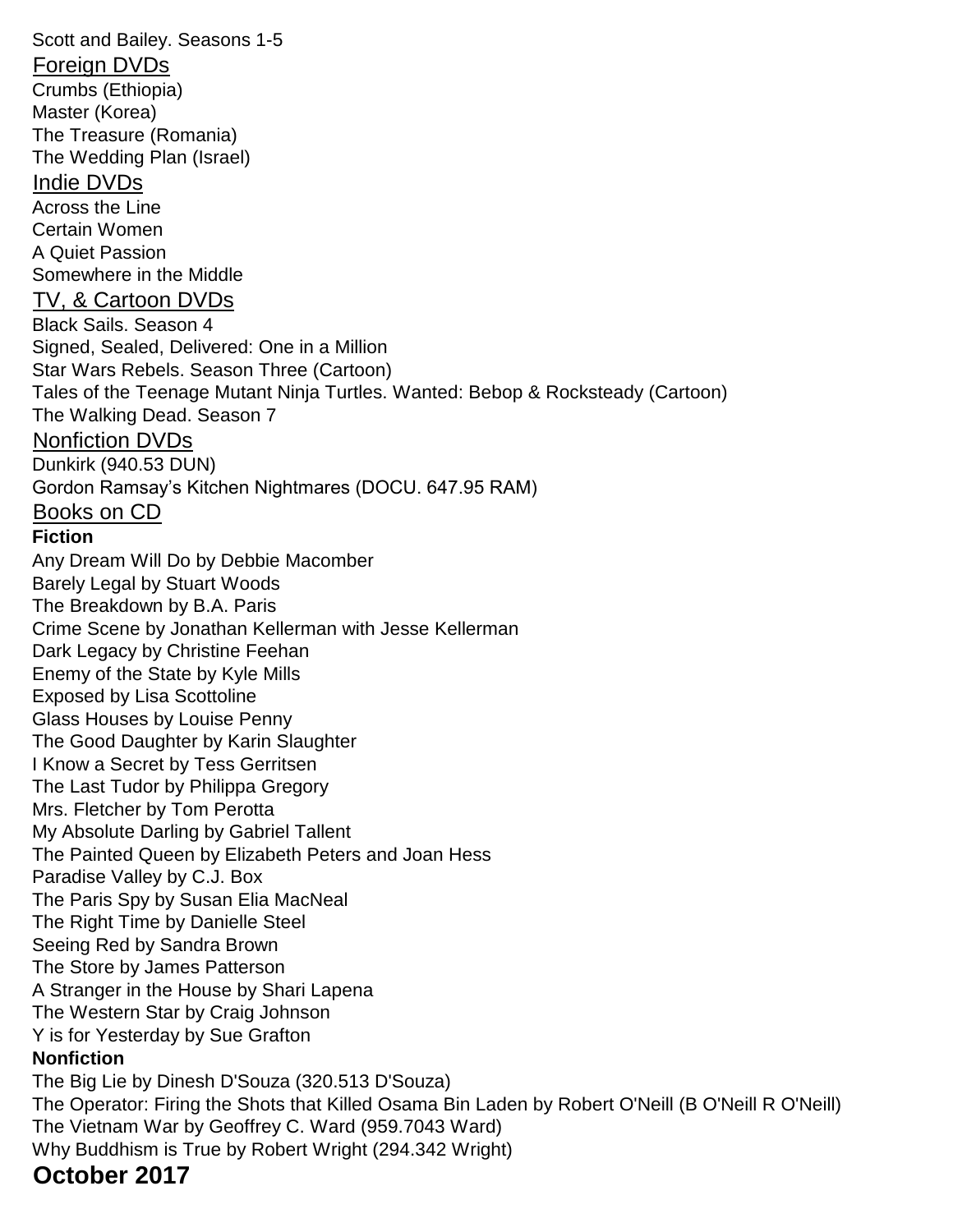#### DVDs

Annabelle: Creation Armed Response Baby Driver The Beguiled **Bushwick Diinn** Elijah's Ashes The Emoji Movie Fallen Girl Flu Girl in the Box Halloween Party The Hosue Landline Maudie Mind Blown Open Water 3: Cage Drive Pilgrimage War for the Planet of the Apes Where's the Money Wish Upon British Production DVDs *No new British DVDs were added this month* Foreign DVDs *No new Foreign DVDs were added this month* Indie DVDs The Survivalist TV, & Cartoon DVDs Good Witch. Season 3 Longmire. Season 5 Trick or Treat Spooktacular Collection (Cartoon) Nonfiction DVDs Citizen Jane (DOCU. 307.1 CIT) The Corporation (DOCU. 338.7 COR) An Inconvenient Sequel: Truth to Power (DOCU. 363.738 INC2) Books on CD **Fiction** Another Woman's Man by Shelly Ellis Between Lost and Found by Shelly Stratton The Boss by Aya De Leon Charisma by Nikki Turner Cold Flash by Carrie H. Johnson A Column of Fire by Ken Follett The Girl Who Takes an Eye for an Eye by David Lagercrantz Haunted by James Patterson A House Divided by Donna Hill Hustling on the Down Low by M.T. Pope A Legacy of Spies by John Le Carre Little Fires Everywhere by Celeste Ng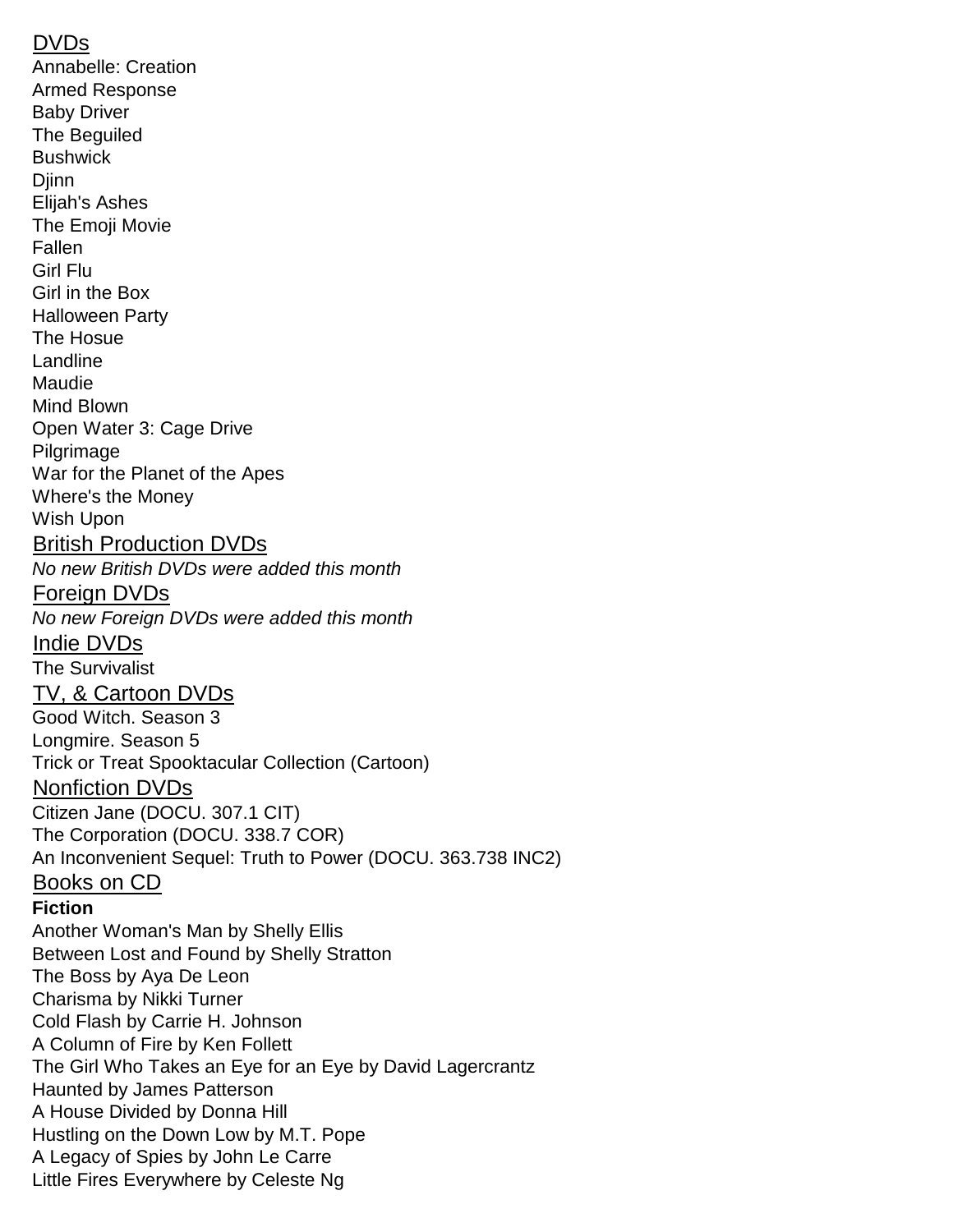Love Blooms by Jamie Pope The One I've Waited for by Mary B. Morrison Phasma by Delilah S. Dawson The Romanov Ransom by Clive Cussler Secrets in Death by J.D. Robb Sleeping Beauties by Stephen King and Owen King Sugar by Bernice L. McFadden To Be Where You Are by Jan Karon Watch Out for the Big Girls by J.M. Benjamin **Nonfiction** Chester B. Hines by Lawrence Patrick Jackson (B Himes C Jackson) Hit Refresh by Satva Nadella (B Nadella S Nadella) A Praying Life by Pail E. Miller (248.32 Miller) Unbelievable by Katy Tur (324.973 TUR) What Happened by Hillary Rodham Clinton (324.973 Clinton)

# **November 2017**

#### DVDs

6 Below Amityville: The Awakening Anne of Green Gables. The Good Stars Atomic Blonde Autumn Dreams Brigsby Bear Cars 3 Crowning Jules The Dark Tower For Love & Honor The Glass Castle Gun Shy Hanukkah Bear Harvest Moon In this Corner of the World Kidnap The Nut Job 2: Nutty by Nature The Pastor's Daughters October Kiss **Overdrive** The Show Slamma Jamma Unlocked The West and the Ruthless Wind River Your Name British Production DVDs Murdoch Mysteries: Once Upon a Murdoch Christmas Vera. Set 7 Foreign DVDs Broken Sword Hero (Thailand) Indie DVDs The Secret Scripture This Old Machine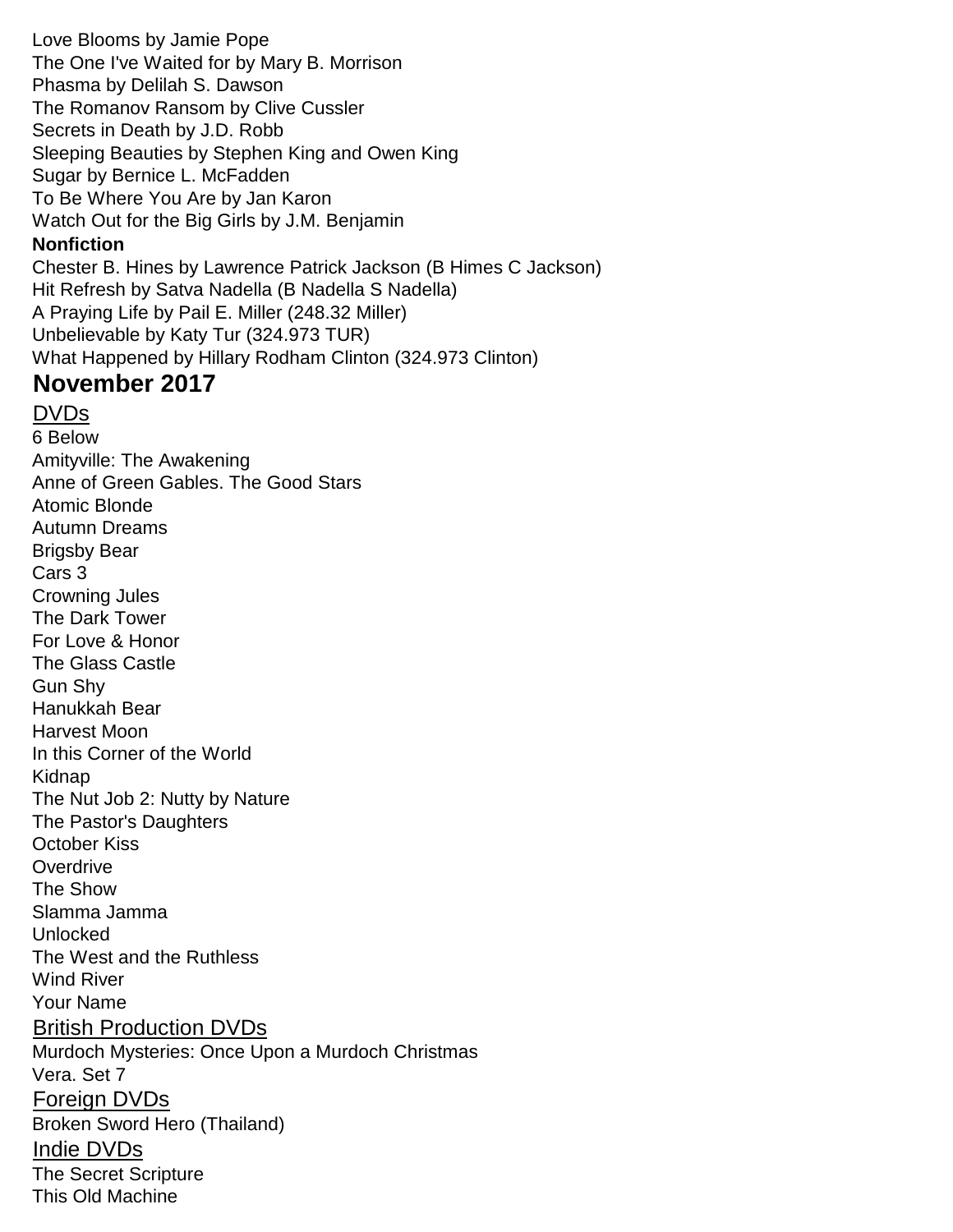## TV & Cartoon DVDs

Bugs Bunny's Howl-oween Special (Cartoon) Master of None. Season 1 Supernatural. Season Twelve Vikings. Season 4 Volume 2 Westworld. Season 1 Nonfiction DVDs Angels in Disguise (DOCU. 253.3 ANG) Anne Frank Remembered (DOCU. 940.53 ANN) BBC History of World War II (DOCU. 940.54) Genocide (DOCU. 940.53 GEN) Hotel Terminus: The Life and Times of Klaus Barbie (DOCU. 940.54 HOT) Maccabees (229.7 MAC) Books on CD **Fiction** The Cuban Affair by Nelson DeMille

Deep Freeze by John Sandford Don't Let Go by Harlan Coben Enigma by Catherine Coulter Fairytale by Danielle Steel It Devours! By Joseph Fink & Jeffrey Cranor Manhattan Beach by Jennifer Egan Merry and Bright by Debbie Macomber Origin by Dan Brown Quick & Dirty by Stuart Woods The Rooster Bar by John Grisham Uncommon Type by Tom Hanks

#### **Nonfiction**

The Four by Scott Galloway (025.52068 Galloway) Grant by Ron Chernow (B Grant U Chernow) It Takes Two by Jonathan and Drew Scott (791.4502 Scott) Killing England by Bill O'Reilly and Martin Dugard (973.3 O'Reilly) Sisters First by Jenna Bush Hager and Barbara Pierce Bush (973.931092 Bush) We Were Eight Years in Power by Ta-Nehisi Coats (973.932 Coates)

# **December 2017**

## DVDs

Acts of Vengeance Birth of the Dragon High School Lover The Hitman's Bodyguard Leap! Logan Lucky Once Upon a Time in Detroit Rememory Tulip Fever Valerian British Production DVDs The Crown. Season 1 The Hollow Crown: The Wars of the Roses The Last Detective. Series 4 Volume 1